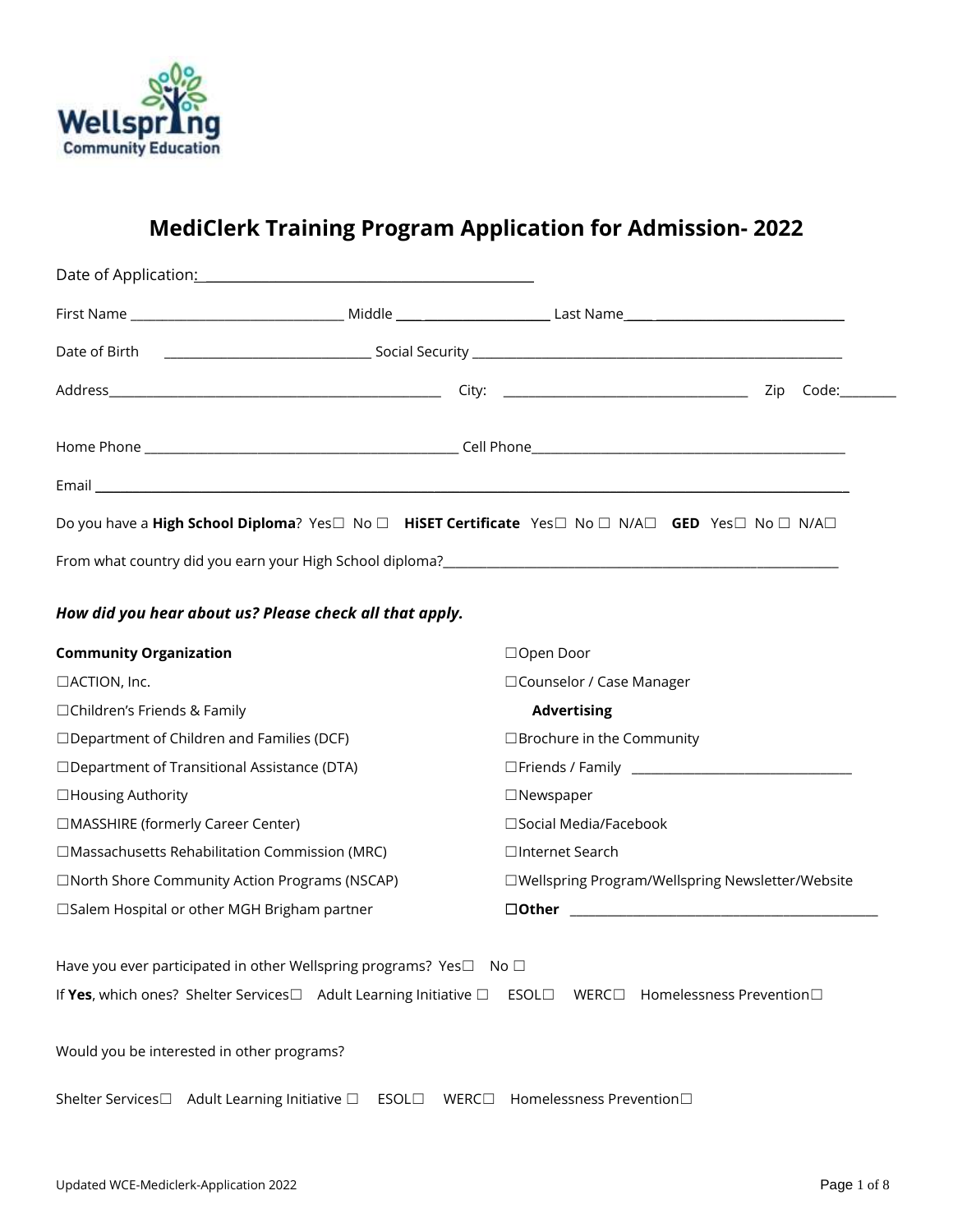

#### **Personal**

The information in the following questions is gathered for grant purposes. Wellspring House receives grant funding to support our low-cost and free programs.

| Gender Identity Male□                                          |                          | Female $\Box$ | Transgender $\Box$ |  | Prefer not to disclose $\Box$ |                                                                  |
|----------------------------------------------------------------|--------------------------|---------------|--------------------|--|-------------------------------|------------------------------------------------------------------|
| Prefer to self-describe $\square$                              |                          |               |                    |  |                               |                                                                  |
| <b>Marital Status</b> Single/Never married□ Married□ Divorced□ |                          |               |                    |  |                               | Separated $\square$ Widowed $\square$ Domestic Partner $\square$ |
|                                                                | Other□ _________________ |               |                    |  |                               |                                                                  |

The following information regarding race and ethnicity will not affect your eligibility for this program. If you prefer not to answer, the agency representative accepting this form may complete this portion via observation**.**

|                                                                                                   | Ethnicity: Hispanic or Latino: Yes□ No□             |                    |                                                           | *Whether Yes or No, you must still check one Race category below |  |  |  |
|---------------------------------------------------------------------------------------------------|-----------------------------------------------------|--------------------|-----------------------------------------------------------|------------------------------------------------------------------|--|--|--|
| Race:                                                                                             | White $\square$                                     | <b>Multi Race:</b> |                                                           |                                                                  |  |  |  |
|                                                                                                   | Black/African American□                             |                    | American Indian /Alaskan Native & White □                 |                                                                  |  |  |  |
|                                                                                                   | Native Hawaiian/Other Pacific Islander □            | Asian & White□     |                                                           |                                                                  |  |  |  |
|                                                                                                   | Asian $\square$                                     |                    | Black/African American & White □                          |                                                                  |  |  |  |
|                                                                                                   | American Indian or Alaskan Native □                 |                    | American Indian/Alaskan Native & Black/African American □ |                                                                  |  |  |  |
|                                                                                                   |                                                     |                    | Other Multi-Racial □                                      |                                                                  |  |  |  |
|                                                                                                   | Do you speak English as a second or other language? | Yes $\square$      | No <sub>1</sub>                                           |                                                                  |  |  |  |
|                                                                                                   | What languages do you read, write, and/or speak?    |                    |                                                           |                                                                  |  |  |  |
|                                                                                                   |                                                     | Read $\Box$        | Write $\square$                                           | Speak <sub>1</sub>                                               |  |  |  |
|                                                                                                   |                                                     | Read $\square$     | Write $\square$                                           | Speak <sub>1</sub>                                               |  |  |  |
| Are you or any members of your family, past or present, part of the fishing industry?<br>Yes□ No□ |                                                     |                    |                                                           |                                                                  |  |  |  |
| Are you legally eligible to work in the United States?<br>Yes $\square$<br>No <sub>1</sub>        |                                                     |                    |                                                           |                                                                  |  |  |  |
|                                                                                                   |                                                     |                    |                                                           |                                                                  |  |  |  |
| <b>Education / Skills</b>                                                                         |                                                     |                    |                                                           |                                                                  |  |  |  |
| Have you attended school since completing high school? Yes $\square$ No $\square$                 |                                                     |                    |                                                           |                                                                  |  |  |  |
|                                                                                                   |                                                     |                    |                                                           |                                                                  |  |  |  |
| When did you last attend school or training? ___________________________________                  |                                                     |                    |                                                           |                                                                  |  |  |  |
| Do you have previous experience with online learning? Yes $\square$ No $\square$                  |                                                     |                    |                                                           |                                                                  |  |  |  |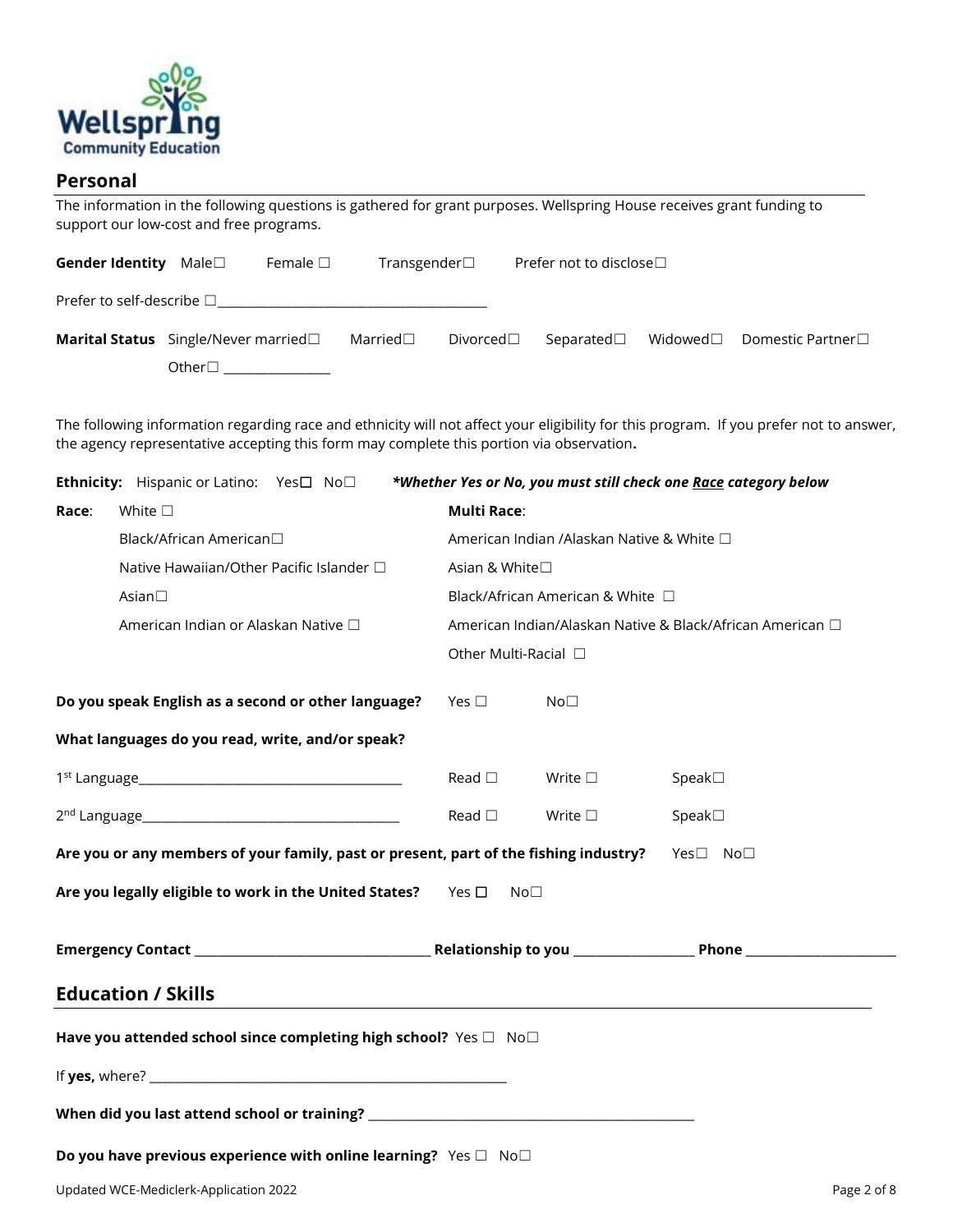

### **Employment and Household Information**

We know that it may be uncomfortable to be asked about your finances. We ask you these questions partly to understand your current financial situation and partly to assist Wellspring in securing grant funds to make programs like this possible.

| What is/was your hourly rate of pay? \$ |  |  |  |
|-----------------------------------------|--|--|--|
|                                         |  |  |  |
|                                         |  |  |  |
|                                         |  |  |  |

### **Previous Work or Volunteer Experience**

**Previous work or volunteer experience working in an office or health care environment** Yes □ No □ (Please explain)

#### **Housing**

| Have you ever been homeless? Yes $\Box$<br>No $\Box$                                                            | If yes, are you homeless now? $Yes \Box$<br>$No\square$         |  |  |  |
|-----------------------------------------------------------------------------------------------------------------|-----------------------------------------------------------------|--|--|--|
| <b>Do you live in a shelter now?</b> $Yes \Box$<br>No $\Box$                                                    | If Yes, which agency manages your case?                         |  |  |  |
| Are you receiving stabilization services now? Yes□ No□                                                          | If Yes, through which agency?                                   |  |  |  |
| Are you receiving Homebased services now? Yes□ No□ If Yes, through which agency?                                |                                                                 |  |  |  |
| Do you live in the Wellspring Shelter? Yes $\square$ No $\square$                                               | Do you live in transitional housing? Yes $\square$ No $\square$ |  |  |  |
| Do you live in public housing? Yes $\square$ No $\square$ How much does public housing pay toward your rent? \$ |                                                                 |  |  |  |
| If Yes, how much does Section 8 pay toward your rent? \$<br><b>Do you receive Section 8?</b> Yes □ No□          |                                                                 |  |  |  |
| How much do you pay per month for rent or mortgage per month? \$                                                |                                                                 |  |  |  |

#### **Household Gross Income (for household members 18+):** *Please check one*

| $\square$ \$28,200 or less  | $\square$ \$70.501 – 75.750   | $\square$ \$123.813 – 141.500 |
|-----------------------------|-------------------------------|-------------------------------|
| □\$28.201 – 42.300          | $\square$ \$75.751 – 88.437   | □\$141,501 or over            |
| $\square$ \$42.301 – 47.000 | $\square$ \$88.438 – 106.125  |                               |
| $\square$ \$47.001 – 70.500 | $\square$ \$106.126 – 123.812 |                               |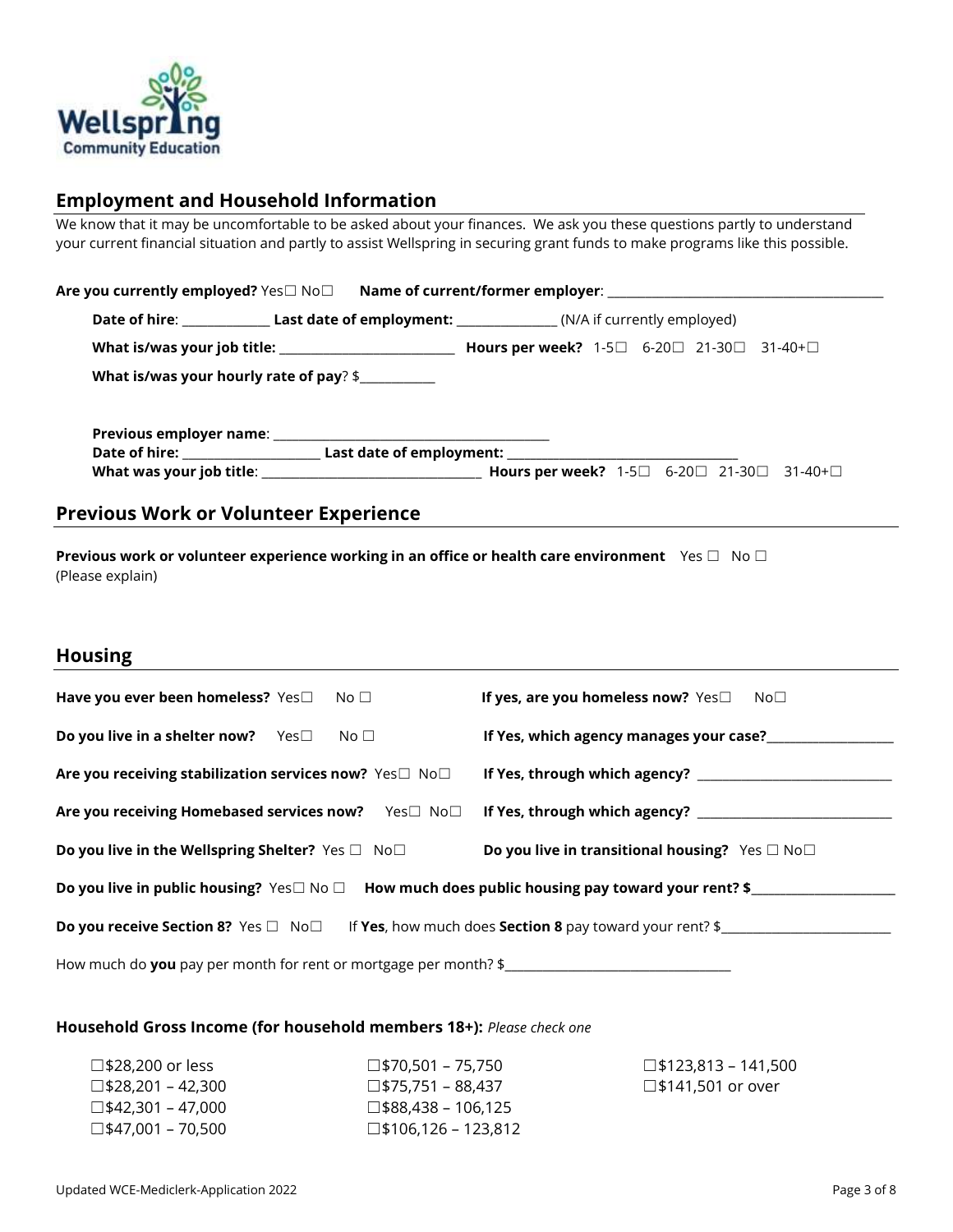

| Are you receiving SNAP (Food Stamps) Yes □ No □                                                                         |                                          |                                                 | Are you receiving TAFDC (Cash Assistance) Yes □ No□                                                                                                    |
|-------------------------------------------------------------------------------------------------------------------------|------------------------------------------|-------------------------------------------------|--------------------------------------------------------------------------------------------------------------------------------------------------------|
| <b>Monthly Income</b>                                                                                                   |                                          |                                                 |                                                                                                                                                        |
| Wages                                                                                                                   | $\frac{1}{2}$                            |                                                 |                                                                                                                                                        |
| Alimony                                                                                                                 | $\frac{1}{2}$                            |                                                 |                                                                                                                                                        |
| SSDI                                                                                                                    | $\frac{1}{2}$                            |                                                 |                                                                                                                                                        |
| SSI                                                                                                                     | $\frac{1}{2}$                            |                                                 |                                                                                                                                                        |
| Food Stamps / SNAP                                                                                                      | $\frac{1}{2}$                            | Please see staff to complete SNAP Referral Form |                                                                                                                                                        |
| <b>TAFDC</b>                                                                                                            | $\frac{1}{2}$                            |                                                 |                                                                                                                                                        |
| Unemployment                                                                                                            | $\frac{1}{2}$                            |                                                 |                                                                                                                                                        |
| Child Support                                                                                                           | $\sim$                                   |                                                 |                                                                                                                                                        |
| Other                                                                                                                   | $\updownarrow$                           |                                                 |                                                                                                                                                        |
| <b>Total Monthly Income</b>                                                                                             | $\frac{1}{2}$                            |                                                 | x 12 months = Total Household Annual Income \$                                                                                                         |
| Were you able to pay your housing and utility costs on time this month?                                                 |                                          |                                                 | Yes $\Box$<br>No <sub>1</sub><br>(If you were not, you can call 978-281-3558 x311, a Wellspring House resource, to see if you qualify for assistance.) |
| Do you live with someone else and share expenses?                                                                       |                                          | Yes $\square$                                   | No <sub>1</sub>                                                                                                                                        |
| Do you file Single Head of Household on your tax return?                                                                |                                          | Yes $\Box$                                      | No <sub>1</sub>                                                                                                                                        |
|                                                                                                                         |                                          |                                                 |                                                                                                                                                        |
| (this may include children ages 18-24)                                                                                  |                                          |                                                 |                                                                                                                                                        |
| How much do you pay per month for rent or mortgage per month? \$                                                        |                                          |                                                 |                                                                                                                                                        |
|                                                                                                                         |                                          |                                                 |                                                                                                                                                        |
| <b>References</b>                                                                                                       |                                          |                                                 |                                                                                                                                                        |
| supervisor (teacher or boss) to you or a case worker or therapist.<br>No family members, friends or co-workers, please. |                                          |                                                 | Please list three references familiar with your work, school, or personal achievements. We prefer someone who has been a                               |
| <b>Full Name</b>                                                                                                        | <b>Phone number and/or Email Address</b> |                                                 | Title (manager/supervisor/case manager)                                                                                                                |

 $\Box \Box \Box \Box \Box \Box \Box \Box$  . The set of the set of the set of the set of the set of the set of the set of the set of the set of the set of the set of the set of the set of the set of the set of the set of the set of the set of th

 $\mathcal{L} = \{ \mathcal{L} = \{ \mathcal{L} = \{ \mathcal{L} = \{ \mathcal{L} = \{ \mathcal{L} = \{ \mathcal{L} = \{ \mathcal{L} = \{ \mathcal{L} = \{ \mathcal{L} = \{ \mathcal{L} = \{ \mathcal{L} = \{ \mathcal{L} = \{ \mathcal{L} = \{ \mathcal{L} = \{ \mathcal{L} = \{ \mathcal{L} = \{ \mathcal{L} = \{ \mathcal{L} = \{ \mathcal{L} = \{ \mathcal{L} = \{ \mathcal{L} = \{ \mathcal{L} = \{ \mathcal{L} = \{ \mathcal{$ 

 $\mathcal{L} = \{ \mathcal{L} = \{ \mathcal{L} = \{ \mathcal{L} = \{ \mathcal{L} = \{ \mathcal{L} = \{ \mathcal{L} = \{ \mathcal{L} = \{ \mathcal{L} = \{ \mathcal{L} = \{ \mathcal{L} = \{ \mathcal{L} = \{ \mathcal{L} = \{ \mathcal{L} = \{ \mathcal{L} = \{ \mathcal{L} = \{ \mathcal{L} = \{ \mathcal{L} = \{ \mathcal{L} = \{ \mathcal{L} = \{ \mathcal{L} = \{ \mathcal{L} = \{ \mathcal{L} = \{ \mathcal{L} = \{ \mathcal{$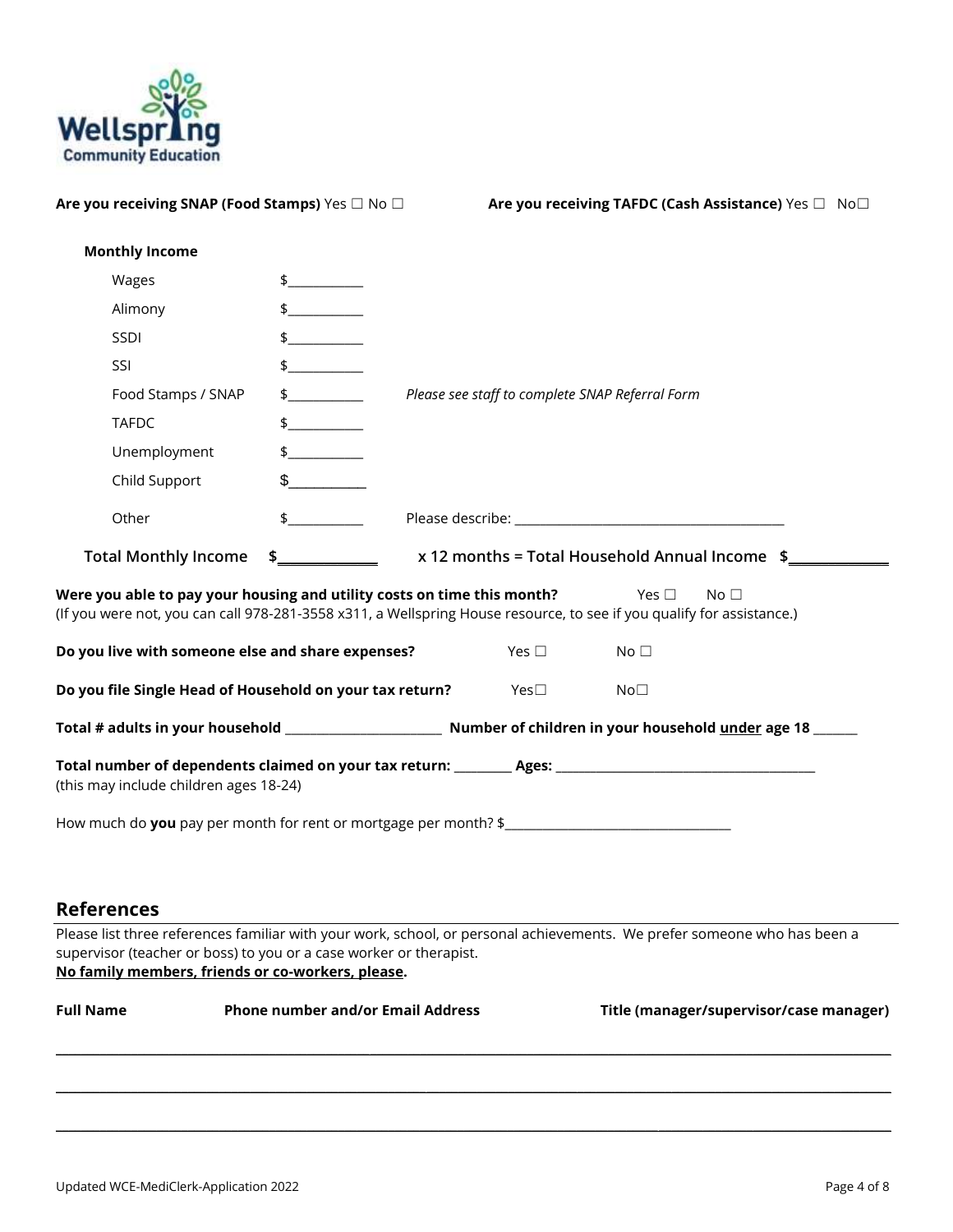

## **MediClerk Training Program Application: Essay**

**Name:** \_\_\_\_\_\_\_\_\_\_\_\_\_\_\_\_\_\_\_\_\_\_\_\_\_\_\_\_\_\_\_\_\_\_\_ **Date: \_\_\_\_\_\_\_\_\_\_\_\_\_\_\_\_\_\_\_\_\_\_\_\_\_\_\_\_\_\_\_\_**

Please respond to **one** of the following topics. Fill the entire page. You may attach an additional sheet if necessary. Make sure you write neatly and re-check your completed essay for spelling errors or typos.

☐ Why are you interested in the health care field? Please explain how your past experiences and future goals have influenced your interest.

- $\Box$  Describe a challenge you have faced in your life and how you handled it.
- $\Box$  Describe an important person in your life and why they are meaningful to you.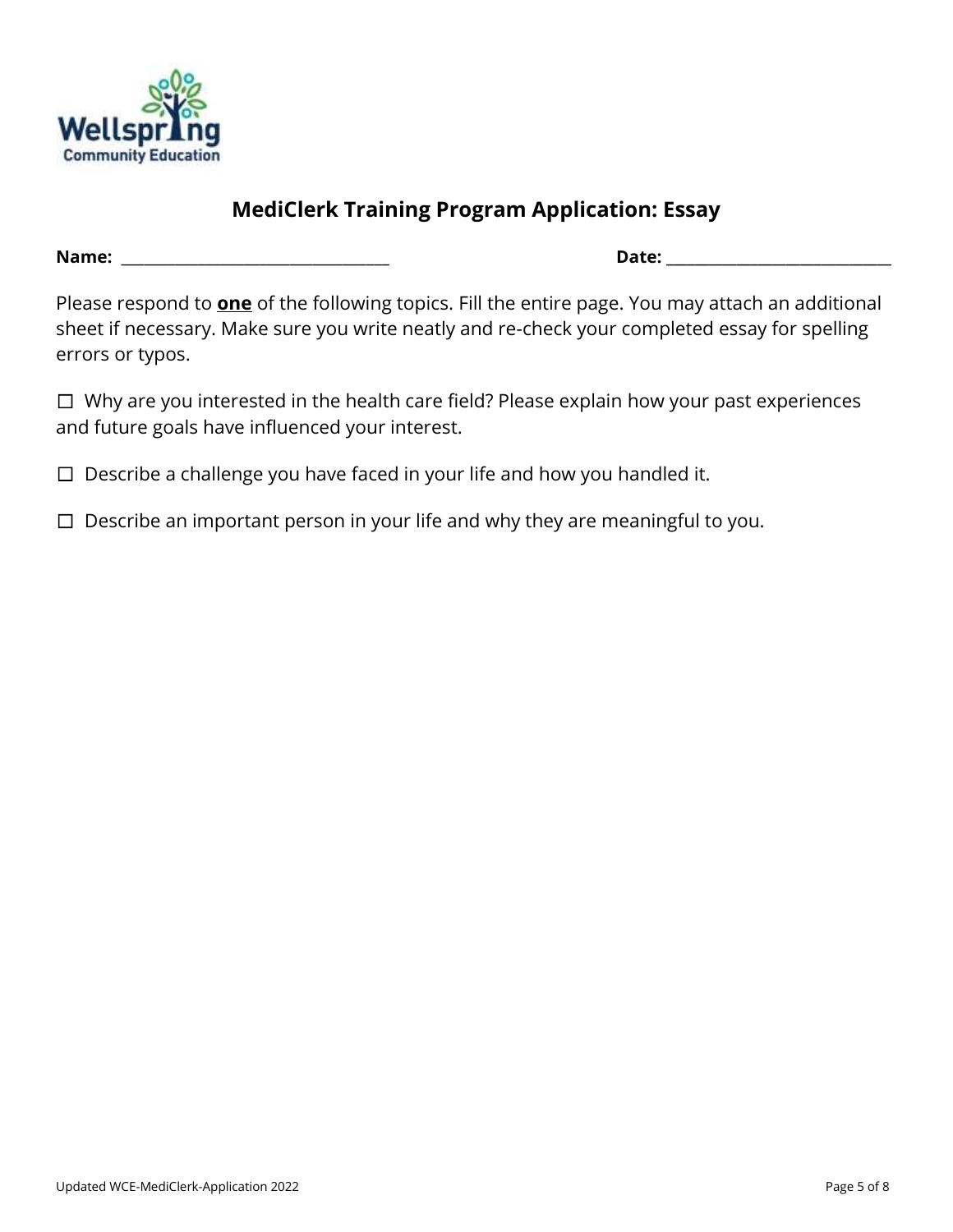

## **MediClerk Training Program Application: Reading Assessment**

**Instructions:** Read the passage below and answer questions 1-5 on the next page.

# **Barriers to the Communication Cycle**

Excerpted from *Medical Office Procedures, Bayes, 9e McGraw Hill, Chapter 3: Office Communications*

Many factors can create a barrier to clear communication. The best-planned message may not be received properly if barriers have not been considered. Each message sent and received must pass through a cultural, personal, and ethical bias base. This filtering process can **hinder** the intended message from being received.

Physical barriers can make it difficult to send and/or receive an intended message. Noisy surroundings, poor acoustics, and dim lighting can negatively affect the message. Physiological barriers can also affect the intended sent and/or received message. Hearing loss, fatigue, pain, hunger, anger, mental capacity, anxiety, and illness are all examples of physical status or needs that could affect how a message is sent or how it is received.

Selecting the proper wording can enhance the meaning and interpretation of the message. Using words that are unfamiliar to the receiver, such as medical insurance jargon, can destroy the intended message. Use words that create a receptive environment for the message. It is important to remember that most individuals think much faster than they speak—up to three times faster. As you verbally send a message, concentrate on the current message and words and refrain from thinking ahead. This can cause receivers to become bored with the message, allowing their minds to wander.

Another barrier to effective communication is inactive listening. As a sender and receiver, we become involved in the cycle. The fast pace of society has conditioned many individuals to fake attention to messages and simply wait for the sender to stop talking so that they can begin talking! This can cause miscommunication and failure to hear all the facts.

The first step to becoming an active listener is to stop talking and begin listening when someone else is speaking (sending a message), even if we don't agree with the message. Try to listen objectively and patiently before responding. Judging a message based on the sender's appearance is another contributor to inactive listening. If you must judge, judge the message, not the sender's appearance.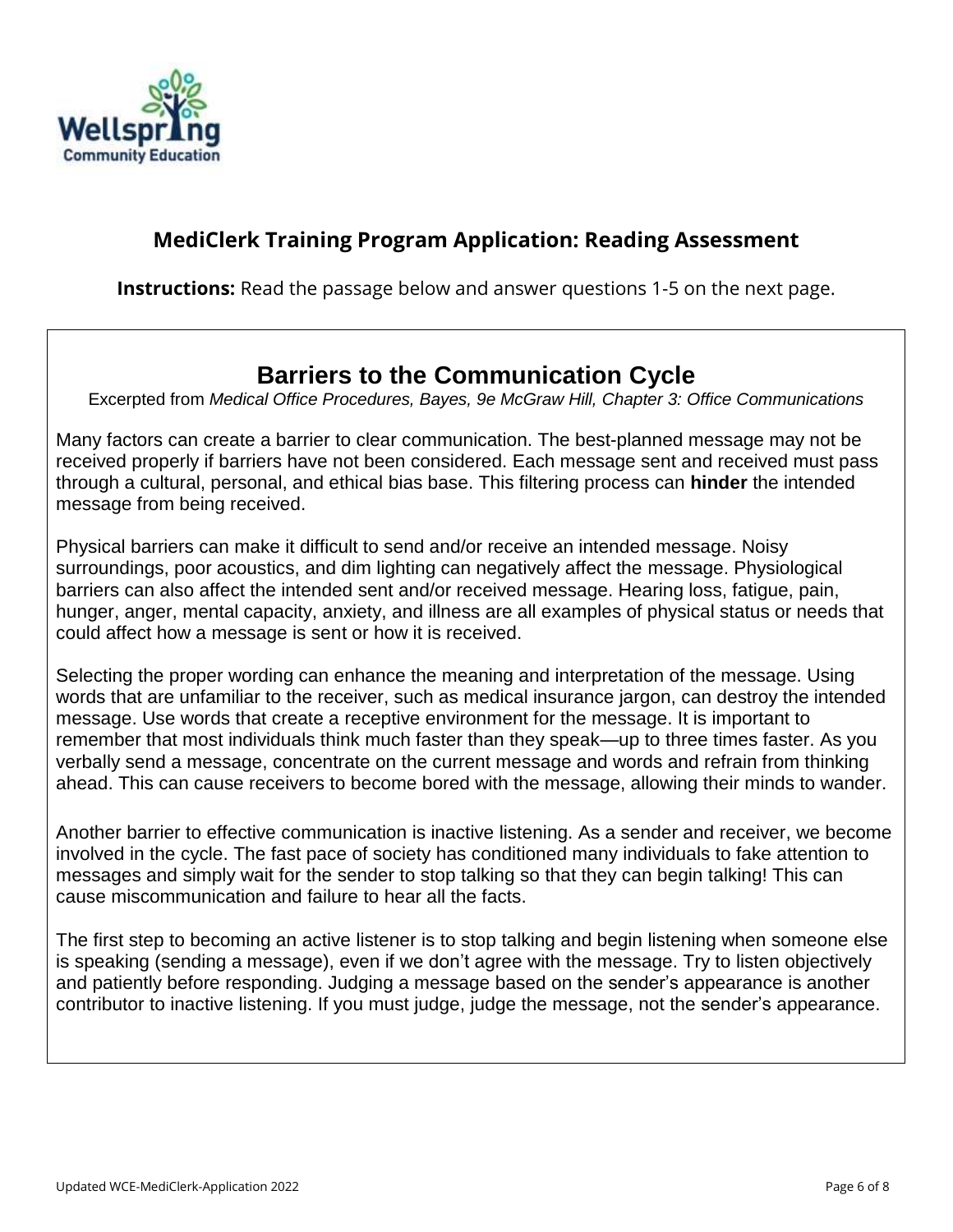

 $\overline{\phantom{a}}$ 

 $\overline{\phantom{a}}$ 

## **MediClerk Training Program Application: Reading Assessment**

- 1. **Why is it important to consider various barriers to communication?**  (Type your response below.)
- 2. **Provide one example of a physical barrier that can affect communication.** (Type your response below.)

3. **Most individuals think faster than they speak.** (Check the box for the correct response.)

☐True ☐False

### **4. An example of a barrier to effective communication is:** (Check the box for the correct response.)

☐ Inactive listening ☐Active listening ☐Organization of the message ☐Nonverbal communication

**5. Re-read the first paragraph of the passage. Choose the word below that has a similar meaning of the word** *hinder* **in sentence 4.**

(Check the box for the correct response.)

☐Help ☐Block ☐Enhance ☐Hurry